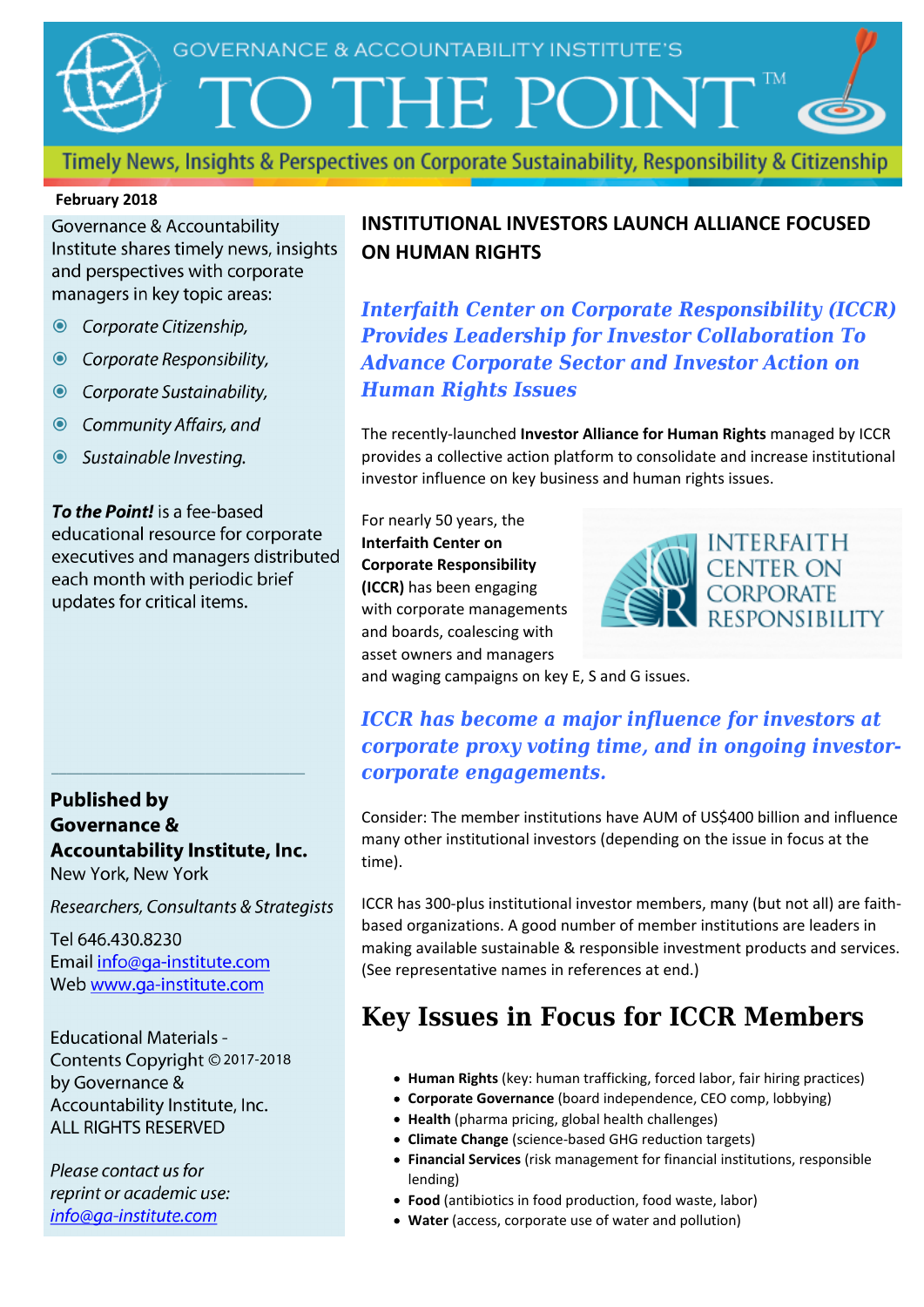## **G&A'sTO THE POINT!**

### **Human Rights In Focus For New Alliance**

**Focusing on Human Rights** – ICCR has long been involved in various Human Rights issues back to its founding in 1971 and has been organizing the **Investor Alliance for Human Rights** since late-fall 2017.



**FOR HUMAN RIGHTS** 

**AN ICCR INITIATIVE** 

Here are the essentials:

- Investor Alliance participants will have an effective "Collective Action Platform" for convening, information sharing, and organizing collaboration on action to make the case to corporate decision-makers and public sector policymakers (and other stakeholders) on the need for urgency in addressing human rights issues.
- The umbrella of a formal alliance will help individual participants to build partnerships and develop collaboration within their own universes of connections (such as NGOs, other investors, community-based organizations, trade groups, corporate leaders, multi-lateral organizations, and other institutions and enterprises).
- Among the work to be done is the encouragement and support of building Human Rights criteria and methodology into asset owner and manager guidelines, investing protocols, models, and to integrate these in corporate engagements and proxy campaigns, as well as to guide portfolio management. (Buy/sell/hold decision-making.)

*All of this* will help to expand investor reach and influence and strengthen advocacy for best practices in Human Rights by both companies and investors. Leveraging of broader investor influence is key in this regard.

The Alliance will provide participants with a "rapid response" resource to assure that the "investor voices" are clearly heard in corporate board rooms and C-suites, in public sector leadership offices, and in media circles when there are threats posed to effective actions and reforms in Human Rights issues.

The Alliance is outreaching to NGOs, faith-based institutions, academics, media, labor unions, multi-lateral global institutions, trade and professional associations, corporate managements and boards, and of course to a wide range of asset owners and managers.



Copyright © 2017-2018 By Governance & Accountability Institute, Inc. ALL RIGHTS RESERVED Educational Materials Contents | Please contact us for reprint or academic use: info@qa-institute.com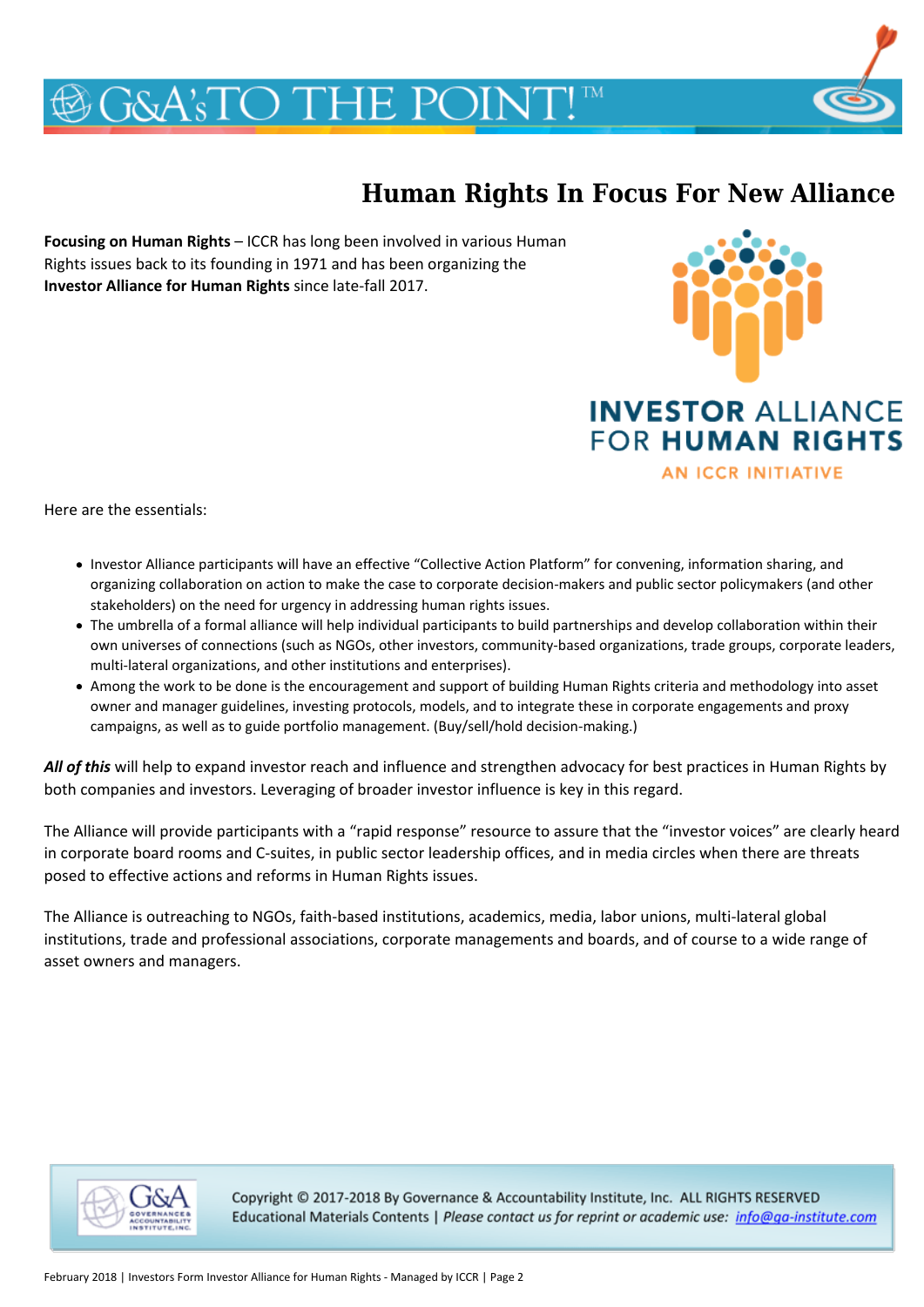## **G&A'sTO THE POINT**

The key player at ICCR for the Alliance is **David Schilling**, a veteran staff member who is Senior Program Director – Human Rights & Resources. (email: [dschilling@iccr.org\)](mailto:dschilling@iccr.org)



David joined ICCR in 1994 and has led initiatives on human rights in corporate operations in Africa, Asia and Latin America, often visiting factories and meeting with workers on the ground.

David is currently:

- Chair, Advisory Board of the **Global Social Compliance Program**;
- Member, **International Advisory Network of the Business and Human Rights Resource Centre**;
- Member, **RFK Center Compass Education Advisory Committee**;
- Member, **UNICEF CSR Advisory Group**; and,
- Coordinator (with ICCR member institutions) of the B**angladesh Investor Initiativ**e (a global collaboration in support of the **"Accord for Fire and Building Safety"**.

**# # #**

ICCR stresses that it sees its work "through a social justice lens." For more than two decades members and staff have worked to eradicate human rights abuses in corporate operations and across global supply chains, such as forced child labor in cotton fields in Uzbekistan.

The organization has an **Advisory Committee of Leaders in Business and Human Rights** (formed in late-2016).

Members include representatives of **Boston Common Asset Management; Shift; Landesa; The Alliance for a Greater New York; Oxfam America; Mercy Investment Services; International Corporate Accountability Roundtabl**e; and, **Global Witnes**s.

**# # #**

ICCR has a long history in Human Rights progress. The organization came together as a committee of the mainstream Protestant denominations under the **National Council of Churches'** umbrella in 1971 to organize opposition to the policies and practices of "**Apartheid**" in South Africa.



Copyright © 2017-2018 By Governance & Accountability Institute, Inc. ALL RIGHTS RESERVED Educational Materials Contents | Please contact us for reprint or academic use: info@ga-institute.com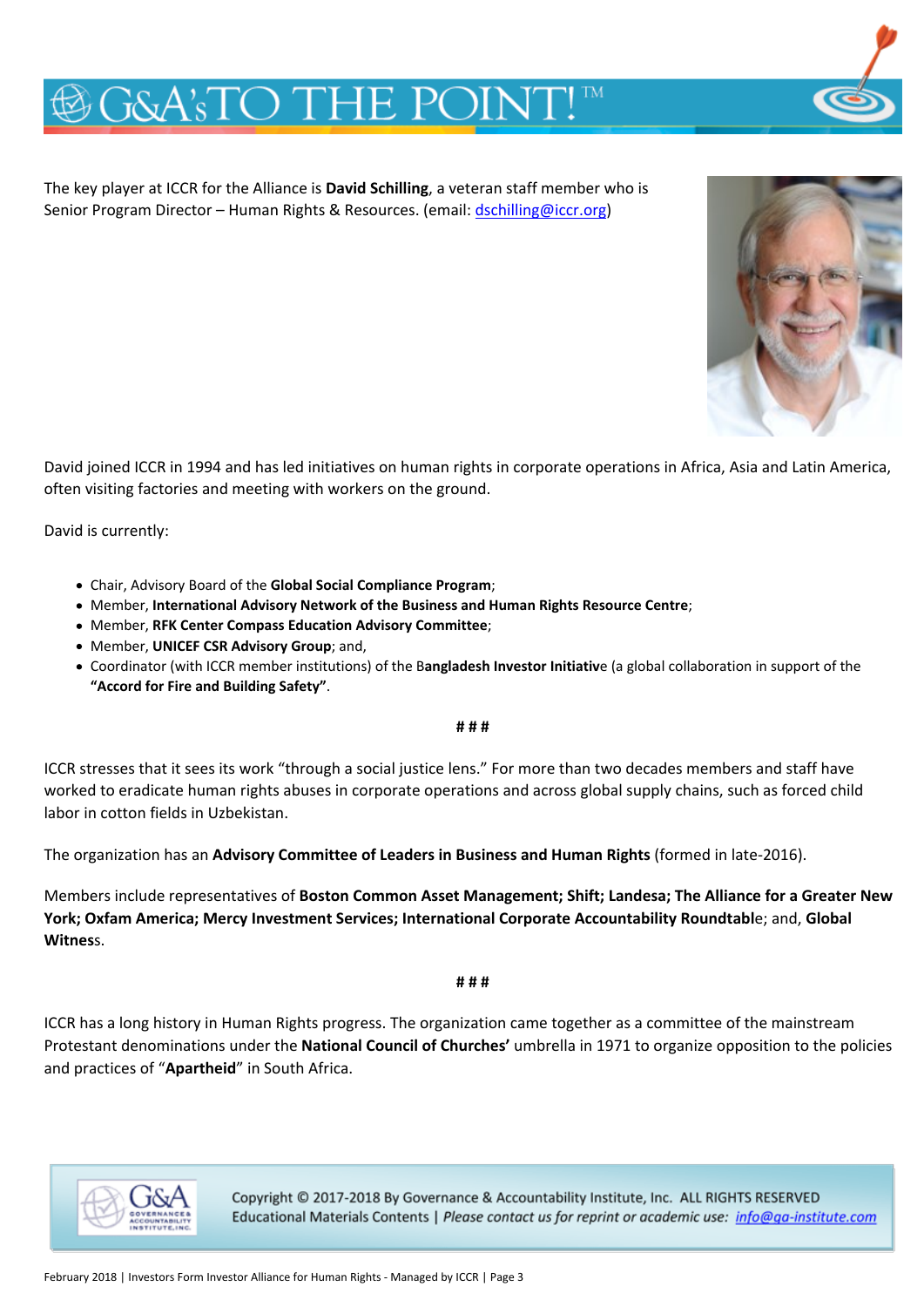# **G&A'sTO THE POINT**

Over time, the U.S. corporations operating in South Africa stopped operations there. More than 200 cities and municipalities in the United States of America adopted *anti-Apartheid* policies, many ending their business with companies operating in South Africa.

Protests were staged in many cities and on many college & university campuses, and U.S. and European media presented numerous news and feature presentations on the issue.

In time, the government of South Africa dismantled Apartheid and the country opened the door to broader democratic practices (the majority black population was formerly prohibited to vote).

### **Over the Years: Issues in Focus for ICCR**

Over the years since the *anti-Apartheid* campaign, ICCR broadened its focus to wage campaigns in other societal issues, including:

- Focus on fair and responsible lending, including sub-prime lending and payroll lending.
- Putting climate change issues on the agenda for dialogue with corporations, including the demand for action and planning, and then greater disclosure on efforts to curb GHG emissions.
- Encouraging investment in local communities to create opportunities in affordable housing, job development, training, and related areas.
- Promoting greater access to medicines, including drugs for the treatment of AIDS in Africa, and affordable pricing in the United States.
- Promoting "**Impact Investing**" for reasonable ROI as well as beneficial outcomes for society through investments.
- Promoting Islamic Finance.
- On the corporate engagement front, requesting greater transparency around lobbying by companies to influence climate change, healthcare and financial reforms, both directly and through trade associations and other third-party organizations.
- Opposing "virtual-only" annual corporate meetings that prevent in-person interaction for shareholders.

### **ICCR Proxy Campaigns – Governance in Focus**

ICCR members are very active at proxy voting time. Among the "wins" in 2017:

- Getting roles of (combined) Chair & CEO split 47% support of the votes for that at **Express Scripts** and 43% at **Johnson & Johnson**; 39% at **Chevron**.
- More disclosure on lobbying expenditures 42% support at **Royal Bank of Canada** and 41% at **First Energy**; 35% at **Cisco** and 25% at **IBM**.

### **Notes and References**

- Information on the New Alliance:<http://iccr.org/iccr-launches-new-alliance-amplify-global-investor-influence-human-rights>
- And at<http://iccr.org/our-issues/human-rights/investor-alliance-human-rights>



Copyright © 2017-2018 By Governance & Accountability Institute, Inc. ALL RIGHTS RESERVED Educational Materials Contents | Please contact us for reprint or academic use: info@qa-institute.com